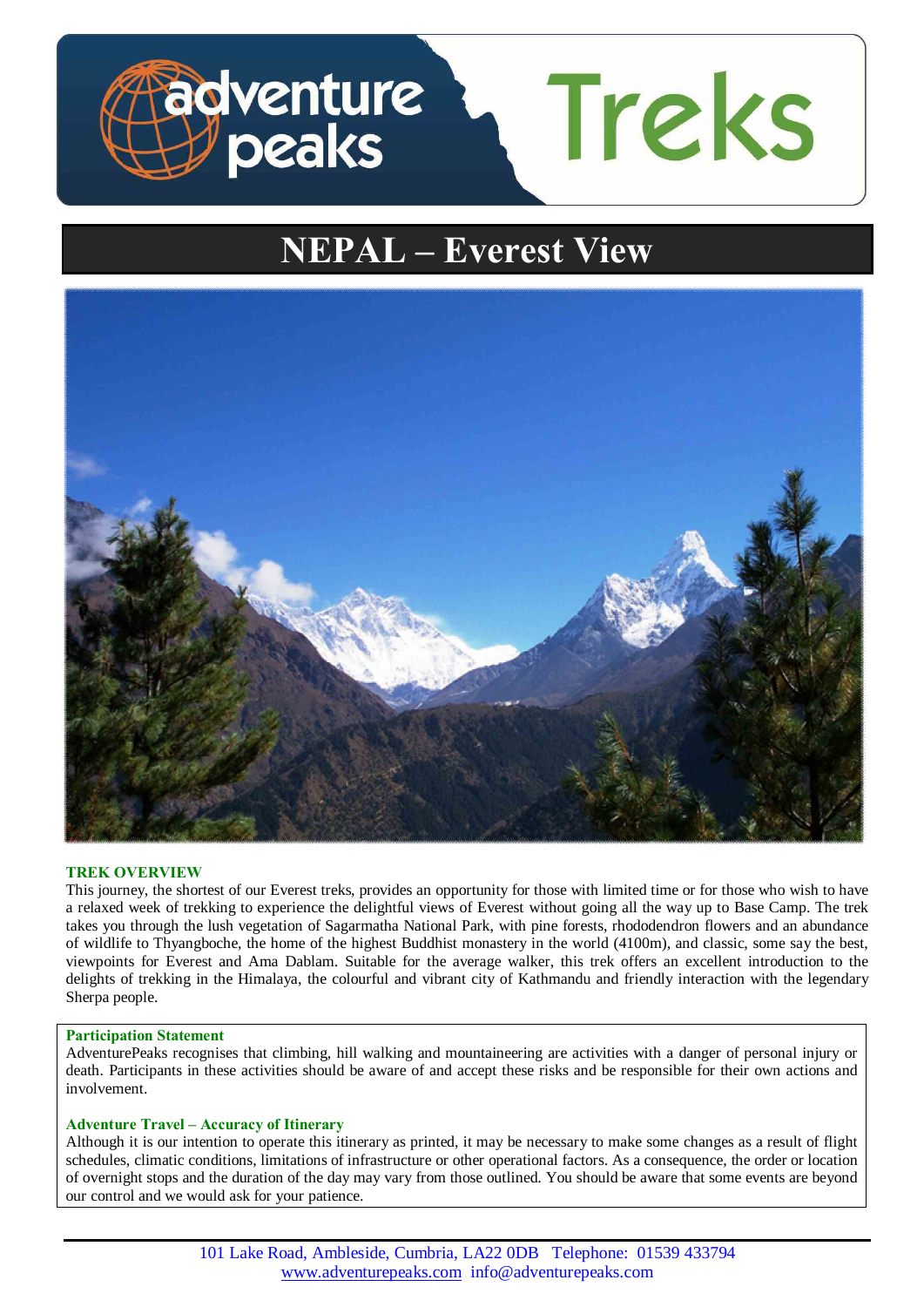#### **PREVIOUS EXPERIENCE/FITNESS**

This is the least demanding of our Nepal treks. If you are used to regular hill walking you will have the right level of fitness to fully enjoy your time on this trek. Previous walking experience is not essential but will help you get the most out of this trip. Non hill walkers must come with a reasonable degree of fitness. Most days involve 4 - 6 hours walking plus plenty of rest stops.



#### **GROUP AND LEADERS**

A fully qualified UK leader will accompany all groups of six or more passengers. He/she will be assisted by an experienced Nepali leader. Smaller or private groups will be led by an English speaking Nepali guide. This trip is exclusive to AdventurePeaks.

#### **WEATHER**

The weather should be pleasant during the day with cooler evenings and nights. Nepal is mostly dry from late September to May (the trekking season) and is coldest from December to February. The higher you are the cooler it will be. In spring afternoon cloud tends to build up in the afternoon and can obscure the views. Walkers should realize however that weather in the high mountains is unpredictable and should be prepared for this

# **WHAT TO CARRY**

This trek is fully supported by a team of porterswho will transport your main baggage. You will only need to carry a light daypack at the very most. A 35l rucksack is a useful size to comfortably fit in essential items such as water bottle, camera, wet-weather gear and extra layers etc.

## **CATERING ARRANGEMENTS**

In the morning you can enjoy an early hearty breakfast of cereal, porridge, eggs and toast so you are fuelled up and ready to leave the teahouse whilst it to still fairly cool. Lunch is usually in a teahouse by the side of the trail or a picnic if there are no suitable places to eat. On arriving at your overnight teahouse you will be ready for a well earned cup of tea and biscuits - this leaves an hour or so to either rest or explore before a fine three course evening meal. Please remember that as the lodges like to source most of their supplies locally, the evening menus may appear repetitive. For pure good, hearty energy giving food you cannot beat the Nepalese staple, Dal Bhat, but most establishments will also offer choices of westernised food. There are plenty of opportunities to supplement your diet by buying snacks and drinks from the shops you pass along the way.

# **ACCOMMODATION**

In Kathmandu you will stay in a 3\* hotel in rooms with private facilities. Twin, double or single rooms are available. On trek we utilise Nepalese trekking lodges (teahouses) which are locally owned and run fairly basic establishmentsproviding good food, accommodation with 3-4 beds arranged in dormitories (doubles sometimes available, please request). You will need a sleeping mat and sleeping bag. There is a central dining/sitting room where food and drinks are served. Toilet facilities are usually outside. Despite the basic facilities, it is a great experience to share the company of local families who will often entertain with local songs and dance!

## **LANGUAGE AND TIME**

**Language:** Nepali is the official language but English is the  $\pm$ commercial $\phi$  language and is widely spoken.

**Time:** GMT+5hr45min (CET). No daylight saving time at present.

## **HEALTH**

All our UK leaders hold first aid certificates and carry a fully equipped first aid kit for medical emergencies. However you should bring your own supplies of plasters, blister prevention pads (Compeed), Paracetamol etc. and any medication you are taking. Contact your GP around eight weeks before your trip to check whether you need any vaccinations or other preventive measures. Country specific information and advice is published by the [National Travel Health Network](http://www.nathnac.org/ds/map_world.aspx) and Centre, and useful information about healthcare abroad, including a countryby-country guide of reciprocal health care agreements with the UK, is available from [NHS Choices.](http://www.nhs.uk/NHSEngland/Healthcareabroad/countryguide/NonEEAcountries/Pages/Non-EEAcountries.aspx) Tap or stream water should never be drunk without first sterilizing with chlorine dioxide tablets or by boiling.

#### **INSURANCE**

Insurance which covers mountain rescue, evacuation and medical expenses is **essential**. You should note there are no official mountain rescue services in Nepal and that any evacuation in the event of a serious medical emergency to the nearest hospital will be by land or military helicopter. We will require a copy of your insurance prior to departure. Please also ensure your insurance covers you for walking above 4000m (some will exclude this option).

#### **ALTITUDE**

If you are new to altitude you may have concerns about the effects. Dongt worry because our itineraries allow sufficient time to acclimatise, and altitude rarely causes anyone any problems on this trip. The best way to avoid such symptoms is to walk at a gentle steady pace and drink plenty of fluid.

### **USEFUL TIPS**

Just in case your main luggage goes missing en route, it is a good idea to wear your boots on the plane. Most other things can be replaced but comfortable, well worn-in boots cannot. Pack important items in strong plastic bags.

#### **EQUIPMENT**

A detailed equipment list is provided on booking but normal winter walking equipment is all that is required, together with a three to four season sleeping bag which can be hired from us. For equipment purchases

101 Lake Road, Ambleside, Cumbria, LA22 0DB Telephone: 01539 433794 www.adventurepeaks.com info@adventurepeaks.com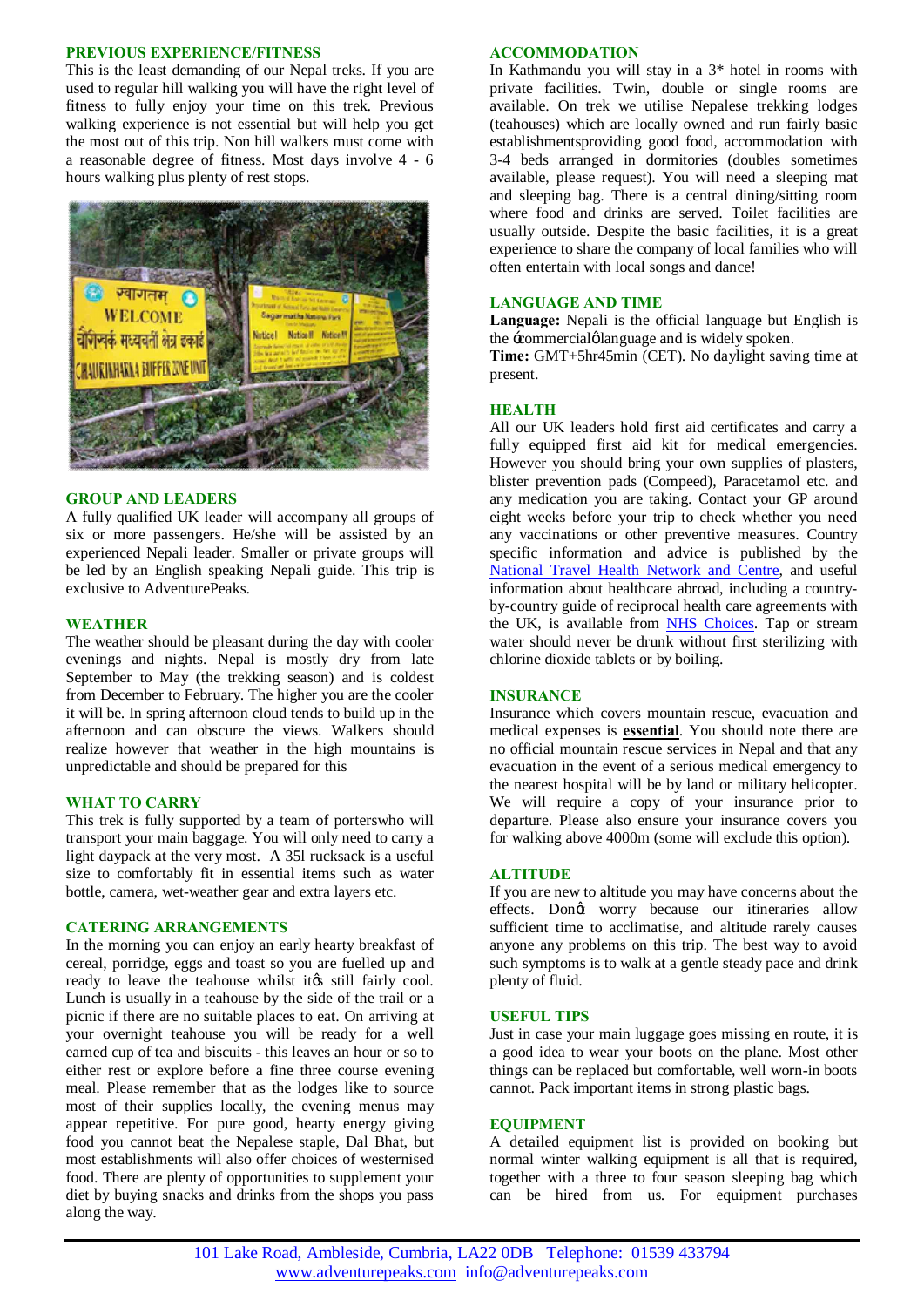AdventurePeaks offers a 15% discount off the RRP from their shop in Ambleside or online.

# **BAGGAGE**

For your own comfort travel light. Normally airlines restrict baggage to 20kg and on trek the weight for porters should be kept to 15kg, (you will be wearing boots and one set of trekking clothes). 15kg is also the most you are allowed in total (10kg hold, 5kg hand luggage) on the flight to Lukla. Some items can be left at the hotel in Kathmandu for your return.



## **VISAS AND PERMITS**

UK citizens and most EU nationals can purchase Visas on arrival. You will need the payment of US\$40 ready in cash and two passport sized photographs. All other countries should check with their local embassy. Passports must be valid for at least six months after the end date of the trip.

# **LOCAL COSTS**

All accommodation and most meals are included; please see the itinerary page for full details. Additional costs would include any drinks or snacks outside of mealtimes andpersonal spending.

#### **CURRENCY**

The currency in Nepal is the Rupee (NPR) but you cannot get rupees outside of Nepal - therefore take UK sterling or US\$ and exchange on arrival in Kathmandu. Dongt try and change money in the street in Nepal as it is illegal. ATMs and change bureaux are available in the arrivals hall at the airport and in Kathmandu. It is best to change all the money you need in Kathmandu. There are facilities in Lukla and Namche Bazaar, but these should not be relied on.

# **TIPPING**

Tipping is an accepted part of life in Nepal. We generally tip our local staff as a whole and would recommend around US\$90 per person. Tipping at meals and in hotels is normal practice.

## **ADVENTURE PEAKS KITBAG**

All Adventure Peaks clients who reside in the UK will receive a **FREE** kitbag for any treks outside the UK. The bag will be posted to you approx. 3 weeks prior to your departure. If you have travelled with us before and already have an Adventure Peaks kitbag, or reside outside the UK, we will send an alternative gift.

## **FLIGHTS AND JOINING ARRANGEMENTS**

Within the published :With UK flight  $\phi$  price of your trip is an element we have allowed to cover the cost of flights, which is the difference between the  $\pm$  and Onlyg and the -With UK flights oprices. This element is for a changeable, economy ticket on flights between LONDON and the destination city, using an airline that, in our experience, offers the best combination of cost, routing, flexibility and baggage allowance. It is stated in good faith and is based on research and costs in previous years, but is subject to change.

All clients will be met on arrival and transferred to the first hotel. If you have booked your own flights you need to make your way to the rendezvous shown below. If your arrival time is close to the group flights, then we will be happy for you to share our transport.

**The rendezvous for this trip is the ARRIVALS HALL AT KATHMANDU AIRPORT when your flight comes in on Day 2.** 

**PLEASE ENSURE YOU DO NOT PURCHASE YOUR INTERNATIONAL TRAVEL (FLIGHTS OR OTHER) UNTIL WE HAVE GUARANTEED YOUR TRIP IS RUNNING.**

# **DELAYS – LUKLA FLIGHTS**

We allow extra time in the itinerary for bad weather causing delays at Lukla. If you are delayed longer our agent will try to secure alternative seats or obtain options on helicopters which can fly in less good weather. If the flights are delayed over night, accommodation can be provided on a B+B basis at an extra cost. If helicopter flights are utilised you will need to cover this cost inclusive of your leader<sub>*o*s</sub> portion (variable cost depending on group size but approx: \$400 p/p in total each way). Where required we can re-book/change your International flights but additional costs may/will be incurred. All additional payments would need to be paid for in Kathmandu (card payments accepted). If you are unable to accept this, you may want to consider an alternative trip less dependent on weather e.g. The Annapurna Region.

# **EXTENSIONS**

- · **Everest Panoramic Flight** (from Kathmandu).
- · **Chitwan Safari** (+ 4 or 5 days)
- **Expedition Approach** you could also fly out 6 days earlier and follow the classic route from Jiri to Lukla, and even return the same way if you choose.
	- *FOR PRICES AND MORE DETAILSPLEASE SEE OUR WEBSITE OR CONTACT OUR OFFICE*